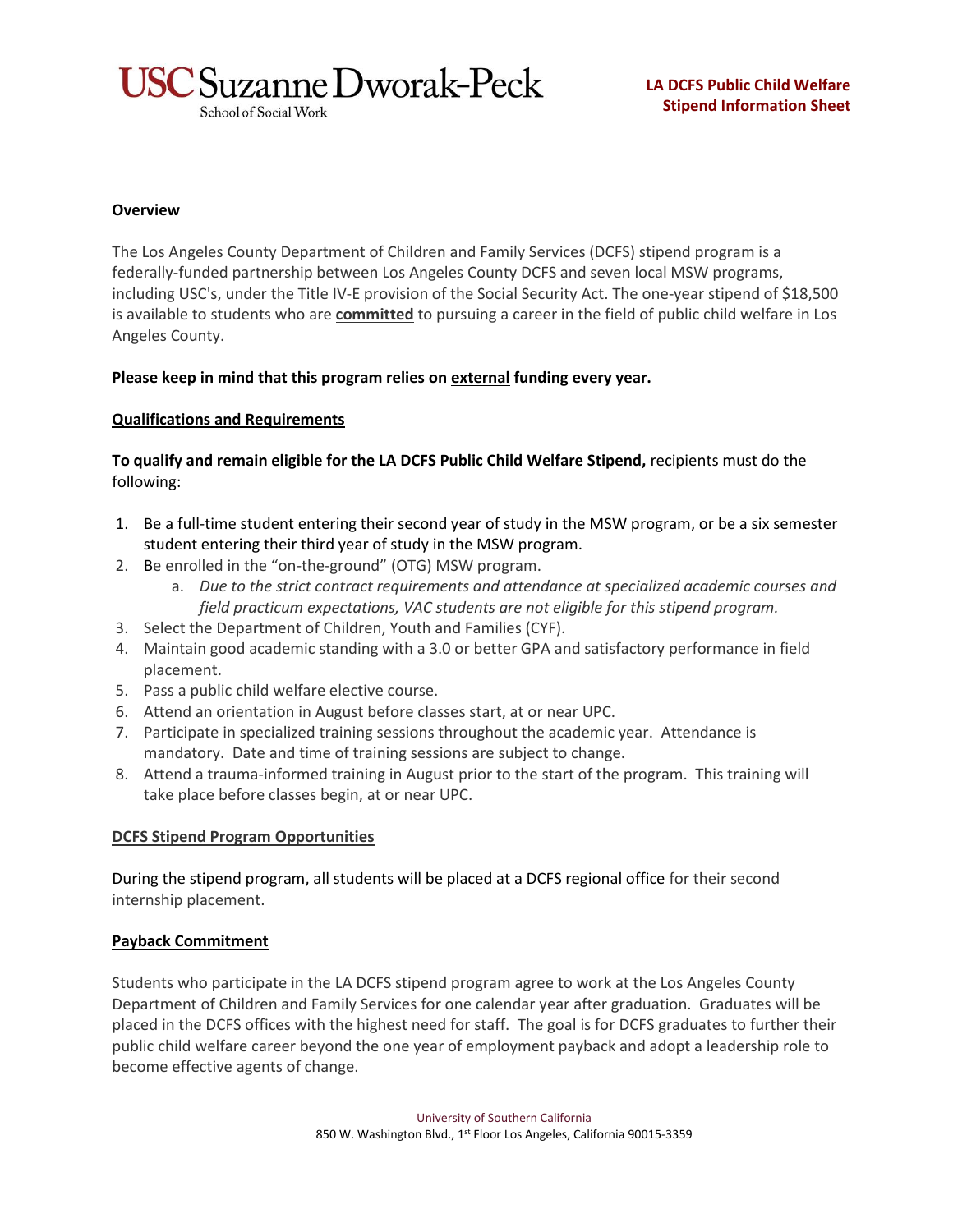# **Additional Information about Interning with LA County DCFS**

LA County DCFS is the second largest public child welfare agency in the United States. Established in 1984, DCFS is designed to provide a wide range of protective and social services to residents of Los Angeles County. The Department's primary focus is ensuring the safety of children and families, while focusing on the maintenance of family systems, the reunification of families who have children placed in foster care, and securing permanent homes for children who need this service through permanency planning. The Department operates 24 hours a day,7 days a week.

# A DAY IN THE LIFE OF A CHILDREN'S SOCIAL WORKER (INTERN)

As a DCFS intern, you will be responsible for:

- Meeting the ongoing safety needs of clients who are under DCFS supervision.
- Providing psychosocial assessments and services to families of diverse cultures.
- Educating, advising, advocating and supporting involuntary clients who may present as ambivalent, angry, fearful, and/or traumatized and who may be living in difficult environments and social situations.
- Being a referral/resource for clients, and networking with the legal, medical, educational, and psychological service systems that impact the client's situation.
- Knowing, understanding, and adhering to the legal and ethical boundaries that define social work case management at DCFS.
- Documenting all client contacts and services provided as well as creating case plans and writing court reports within expected time frames.

On any given day, you may find yourself:

- Dealing with an unexpected casework or administrative issue.
- Prioritizing your client's needs with the demands from court and the expectations of managers.
- Providing crisis intervention services to clients regarding child abuse referrals, child removal/replacement, child death or injury, and financial or housing problems.
- Assessing and servicing client situations involving serious physical or sexual abuse.

Possible Benefits:

- Ability to create positive change in the lives of children and families.
- Ability to interface with diverse populations, situations, and organizations.
- Ability to develop skills and work towards a professional social work degree.
- Ability to promote and/or be reassigned to various job functions.

### **Application Process**

Applications are due on **Friday May 27th, 2022 by 5:00 p.m.** and are evaluated and scored. The highest scoring applicants will be contacted for an interview. Interviews are held on a rolling basis**.** Awards will be made on the basis of the quality of the application and the interview. **Applicants must complete the packet in full**.